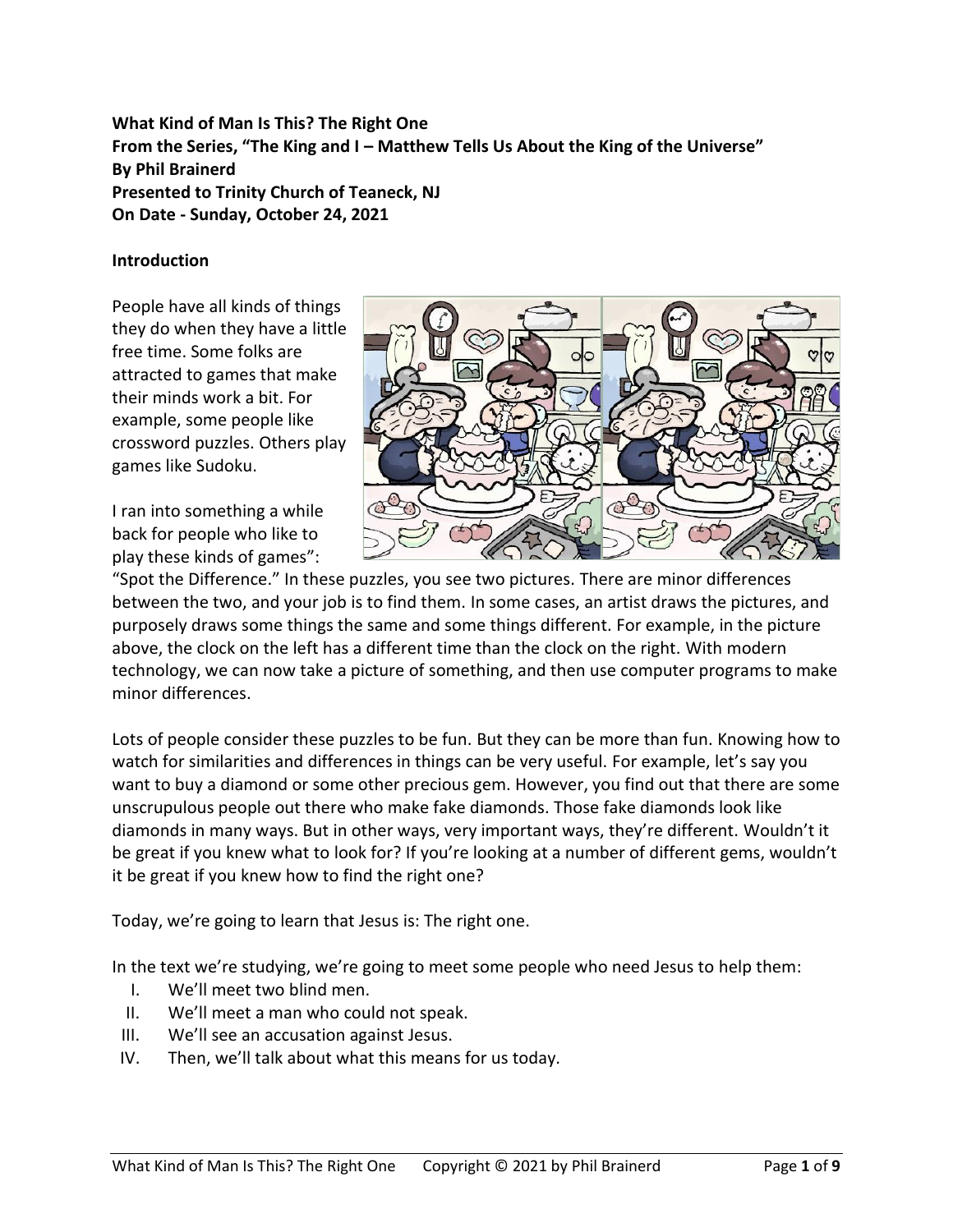Before we get into our text for today, we need to ask a question: In the last few sessions, we've seen people come to Jesus who need to be healed.

- We saw a leper.
- We saw a man who was paralyzed.
- We saw two men who were demon possessed.
- In our last session, we saw a woman who had a bleeding problem and a dead girl.

In every case, Jesus responded to hurting people with an amazing miracle.

- He healed.
- He cast out demons.
- He raised someone from the dead.

Today we'll meet some hurting people. Here's a spoiler alert: Jesus is going to meet these situations with a miracle. So, we need to ask? What more can he do? As a practical matter, why does Matthew tell us the same type of story more than once? Writing books in those days was difficult. Everything was written by hand. And the materials you could write on were very expensive and not easy to come by for the average person. Today, you go to the office supply store, and you buy a ream of paper. It's not very expensive. You put it into your printer and send over something from the word-processor on your computer. It's not hard at all.

But in those days, writing was hard. So, why does Matthew take the time to tell the same type of story more than once when telling the story once is hard enough?

Well, obviously he had a reason. Here's how we find out what that reason is: We look at each story and we ask two questions: 1) What is different about the story? 2) What about it is similar to other stories. It's kind of like those games we talked about in a few minutes ago - Only, it's much more important.

Having said all that, let's begin.

#### **I. Two Blind Men**

We'll look first at the story of two blind men who come to Jesus for help.

27 As Jesus went on from there, two blind men followed him, calling out, "Have mercy on us, Son of David!" 28 When he had gone indoors, the blind men came to him, and he asked them, "Do you believe that I am able to do this?" "Yes, Lord," they replied. (Matthew 9:27-28)

What's happening here? Jesus has just visited the home of Jairus, who was a synagogue leader. While he was there, he raised this man's daughter from the dead. Now, he's on his way back to his home base in the town of Capernaum. He has a crowd of people following him around. In the crowd, there are two blind men.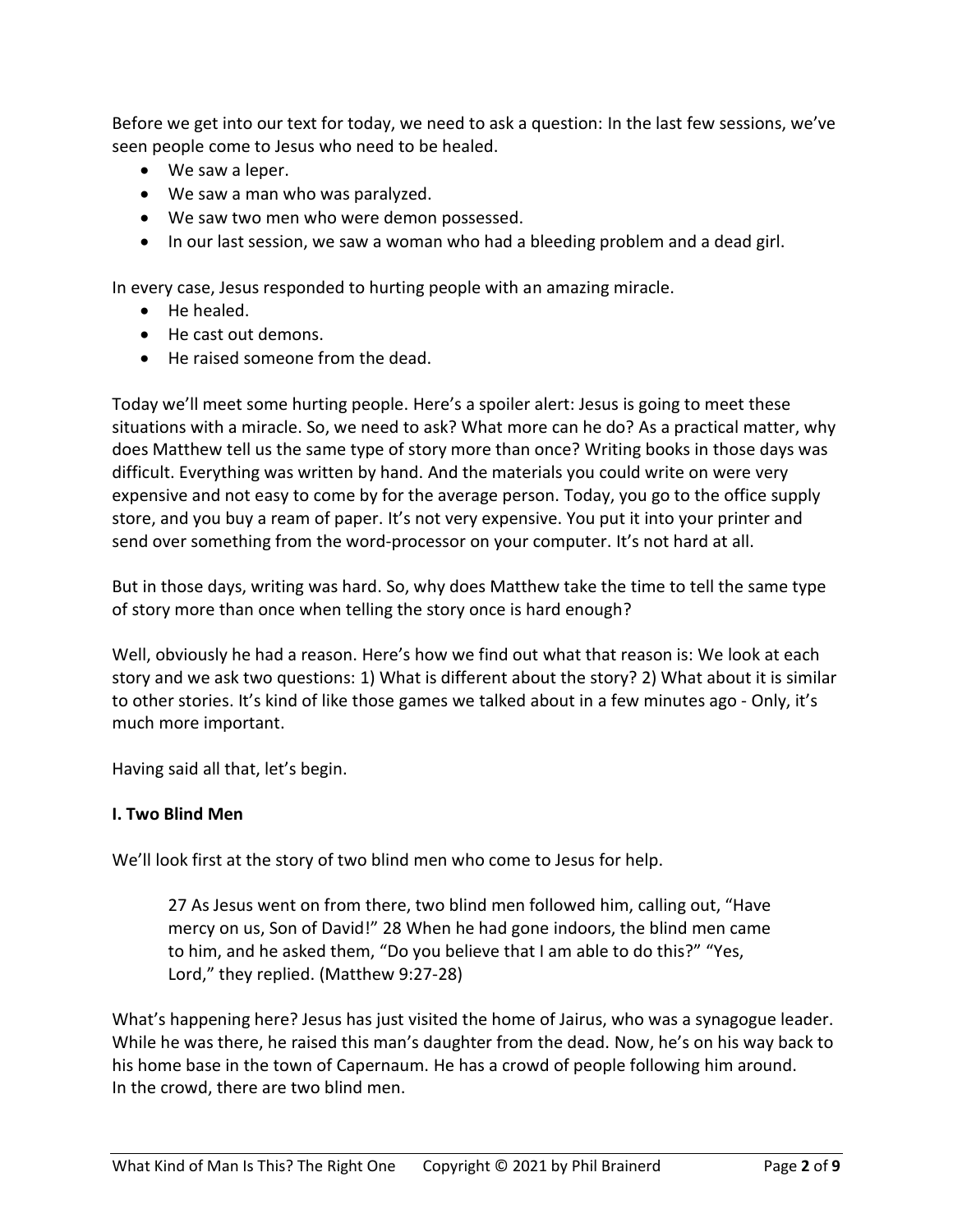## **A. The condition of the men.**

The first thing we learn is the condition of these men. They're blind. Many of the people listening have heard stories from the Bible. So, they know that Jesus can heal people who are blind. However, in Matthew's book, this is the first time someone with this condition came to Jesus. So, Matthew's readers may not have known anything about this yet. At this point, the fact that these men are blind is unique for Matthew.

## **B. Their Request**

The next thing we see is the request that these men had for Jesus. We'll find that this request was unique for several reasons.

We see that the men were "calling out". The word in the original language is a strong one. These men were passionately crying out. They were loud. They were intense. Surely everyone in the crowd heard them. It's interesting - This is unique. Prior to this time in Matthew's book, people politely requested help. These men were yelling at the top of their lungs.

Next, we see that the men were asking for mercy. It's important to understand that these men showed humility. This was not a demand. It was certainly not a complaint. This was a request for mercy. "Mercy" says, "I don't deserve anything - Please help me anyway." So, these men were humble.

The story could have ended there. Recall though that many people in Israel in that day knew the Scripture. What we call the book of Psalms was a hymn book that people sang from on every sabbath. So, at one point, everyone sang the following words from a Psalm written by King David.

> 1 Have mercy on me, O God, according to your unfailing love; according to your great compassion blot out my transgressions. 2 Wash away all my iniquity and cleanse me from my sin. (Psalm 51:1-2)

Because the two men used these words, "Have mercy on us", we can say that they might have also been asking for forgiveness.

So, these men ask Jesus for mercy. Up to this time, no one has specifically made this kind of request.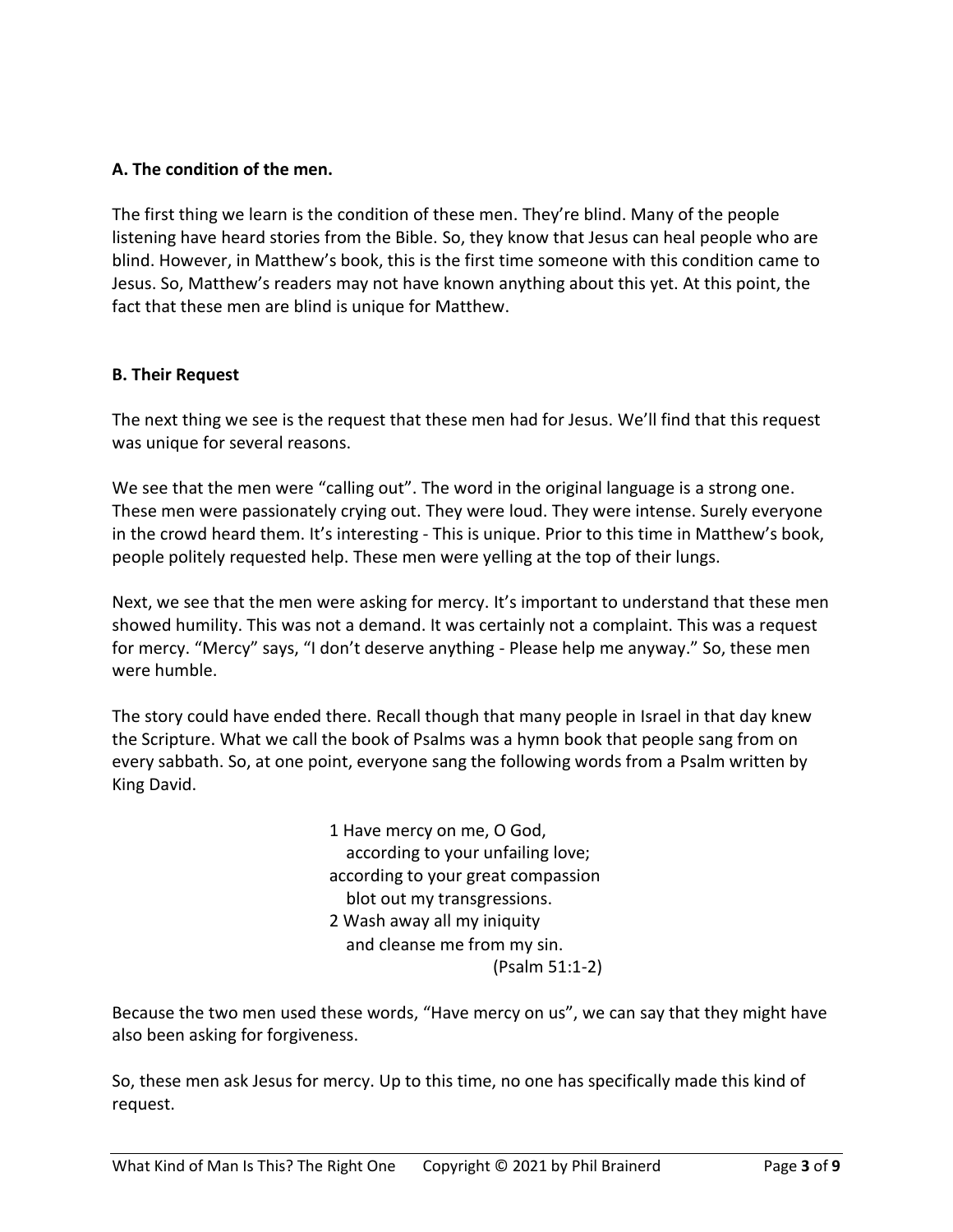# **C. To Whom**

Next, we see who these men thought they were addressing. They referred to Jesus as "Son of David." "Son of David" was a title that meant "Messiah". Everyone who looked for the coming King knew that he would be a descendent of King David. Matthew starts his book with a genealogy. In that genealogy, Matthew traces the lineage of Jesus. It goes back to King David, and before that, to Abraham. This is the first time that someone refers to Jesus with this title. Apparently, word was getting out that Jesus was qualified to be the great King, the Messiah, because he was a son of David.

So, we've met these two men.

- They're blind.
- They make a special request.
- They make it in a loud, intense way.
- They make it to someone they call "Son of David."

How does Jesus respond to them?

## **D. The Response of Jesus**

28 When he had gone indoors, the blind men came to him, and he asked them, "Do you believe that I am able to do this?" "Yes, Lord," they replied. (Matthew 9:28)

Picture this: Jesus performed a miracle at the home of Jairus. Now it's time to walk back to his home base. We don't know how far away it was, but it was a good walk. Jesus walks along for a considerable period of time with these two men following. They're yelling at the top of their lungs. They did this for the entire walk. They're blind – it had to be hard to keep up with the crowd. So, they're working really hard to make their request.

When Jesus gets to his destination, he goes inside. And the two men get in somehow. So, Jesus has waited this whole time to respond to the men. Now, they've all stepped into the house. Finally, Jesus responds to them. And when he responds, he asks them a question: "Do you believe that I am able to do this?"

This is important: Jesus has not asked anyone this question before. When he healed a leper, the leper said, "If you are willing, you can make me clean." And Jesus said, "I am willing", and he healed the man. (Matthew 8:1-3)

When Jesus met a centurion with a sick servant, he asked, "do you want me to come?" The centurion said that he didn't feel worthy to have Jesus come into his home. All Jesus had to do, according to the centurion, was give the word, and the servant would be healed. Jesus marveled at this man's faith, and he healed his servant from a distance. (Matthew 8:5-8)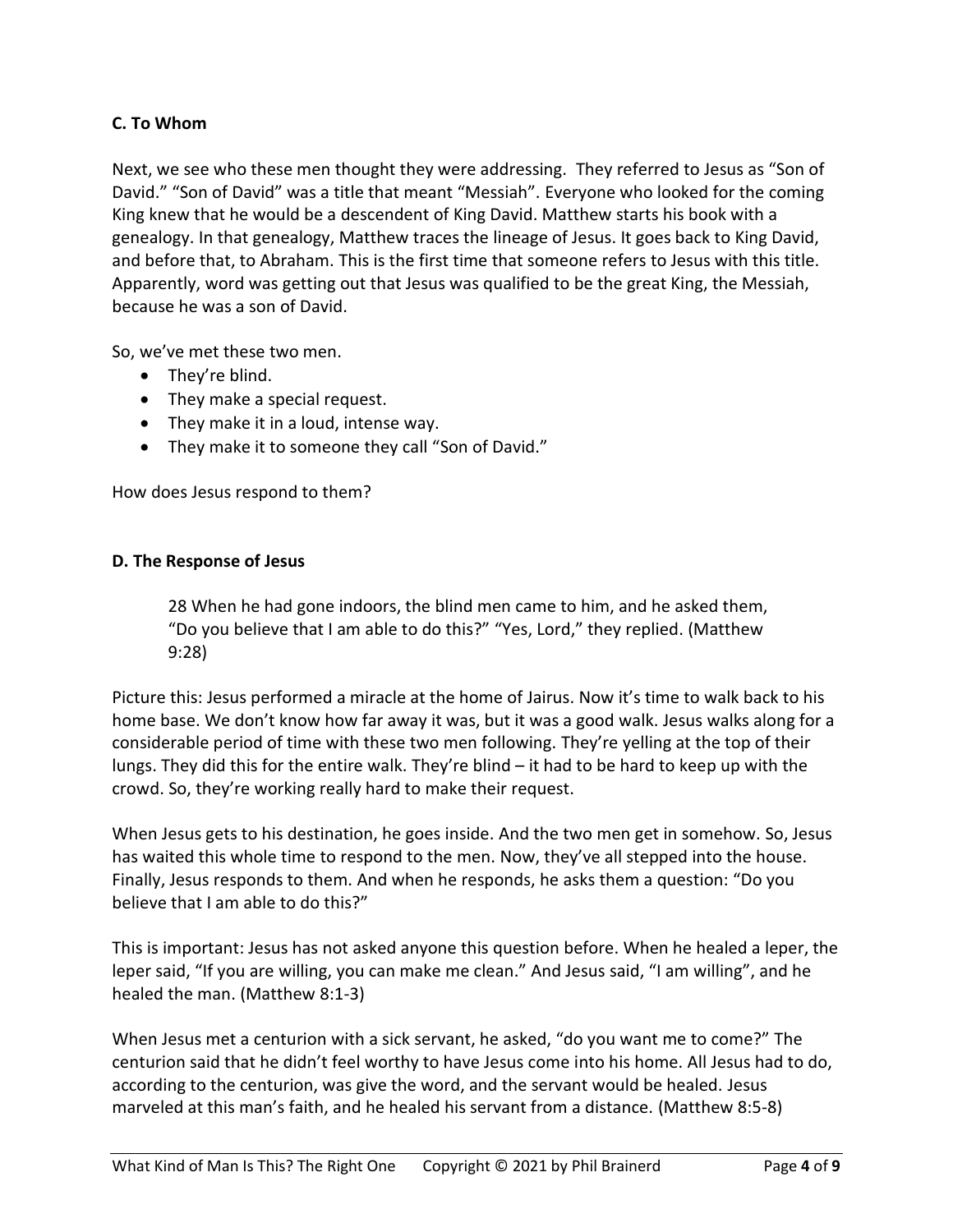At one point, Jesus was teaching in a crowded room, and a man was brought who was paralyzed. The room was so crowded he couldn't get in. So, his friends who brought him went up to the roof, made a hole, and lowered their friend on ropes. When Jesus saw this, he was impressed by their faith. And he healed the young man. (Matthew 9:1-8)

In our last session, we saw a woman who had a bleeding problem for 12 years. She snuck up behind Jesus figuring if she could just touch his cloak, she would be healed. And she was. Jesus told her she was healed because of her faith. (Matthew 9:20-22)

Here are two men who just walked a long way, yelling at the tops of their lungs. Surely, they believed something was there for them. But to them, Jesus says, "Hang on a minute - Let's make sure. Do you believe that I am able to do this?" The two men think for a minute, and they say, "Yes, Lord."

Why did Jesus make these men wait even for a minute? We don't know for sure. One thing we do know: *God has a unique plan for everyone.* Here's something that Paul says about this:

We have different gifts, according to the grace given to each of us. (Romans 12:6)

Paul said that God gives everyone gifts. He gives a different set to everyone. This is all according to his grace. God is sovereign and all-knowing. He knows what is best for each person as an individual. When the leper and the centurion and the paralytic and the woman with the bleeding problem came, he did what was right for them. For the two blind men, they needed a little more - Just a little bit of a push. They needed to be certain in their faith. Then, they were ready.

Let's see who this ends:

29 Then he touched their eyes and said, "According to your faith let it be done to you"; 30 and their sight was restored. Jesus warned them sternly, "See that no one knows about this." 31 But they went out and spread the news about him all over that region. (Matthew 9:29-31)

These men had faith, but it was not perfect faith. Jesus tells them that no one should know about their healing. We're told that he warned them sternly. The word for "sternly" is a very strong word. Jesus made it clear that no one was to know. There were times when Jesus did miracles in public. There were times when the miracles were private. Jesus had his reasons for either situation. This miracle was supposed to be private - And he meant it.

Sadly, the two men couldn't contain themselves and they ran all over telling what happened. This is forgivable, but let's be clear: It was still disobedience. These men did not have perfect faith or perfect obedience. You know what? Jesus healed them anyway.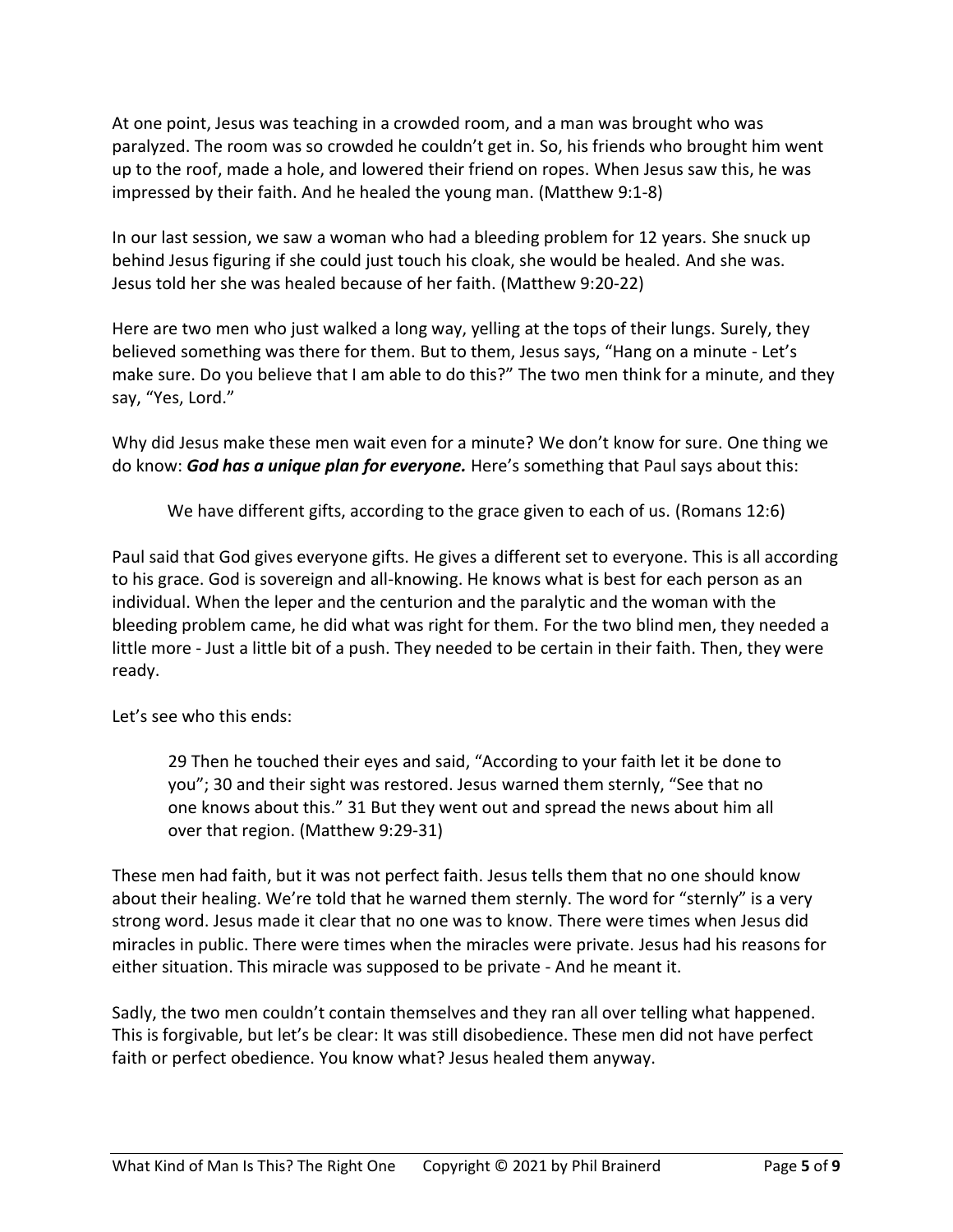So, we can see that there were a number of unique features to this miracle. Now that we see that, let's look at the next situation.

## **II. A man who couldn't speak**

We meet a man who could not speak:

32 While they were going out, a man who was demon-possessed and could not talk was brought to Jesus. 33 And when the demon was driven out, the man who had been mute spoke. The crowd was amazed and said, "Nothing like this has ever been seen in Israel." (Matthew 9:32-33)

This man had a handicap, but he didn't have it for normal reasons. It was not a physical disability - He had a problem with demon possession.

One of the things we've discussed in this series is what it would take to heal someone. Today, this man would have to be examined and hooked up to machines and fed different kinds of medications to find out what was wrong. Those tools weren't available back in the days of Jesus. Fortunately, Jesus didn't need those tools. If there was a medical reason, Jesus would have known right away - And he could heal.

But this was different: this involved dark forces. Again, Jesus knew right away. And fortunately for the victim, Jesus knew what to do. He drove the spirit out. When he did, the man was able to speak right away.

This story goes fast – it's just a few sentences. From Matthew's perspective, one thing that stands out is the reaction of the crowd. The crowd was amazed and said, "Nothing like this has ever been seen in Israel."

We learned in our last session that people in Israel knew about the great prophets of their faith. - Men like the prophet Elijah. There were miracles associated with these men. Jesus had miracles, too, but they were very different.

We started with the game called "Spot the difference". Players look at two things and see what's different. The people in the crowd recalled what was written about the prophets. Then, they watched Jesus. Jesus did more miracles, and more powerful miracles than all the prophets before him. And he didn't pray to God to ask for help. He gave the command, and incredible things happened.

The story could end here were it not for a tragic twist. Let's see what happens next.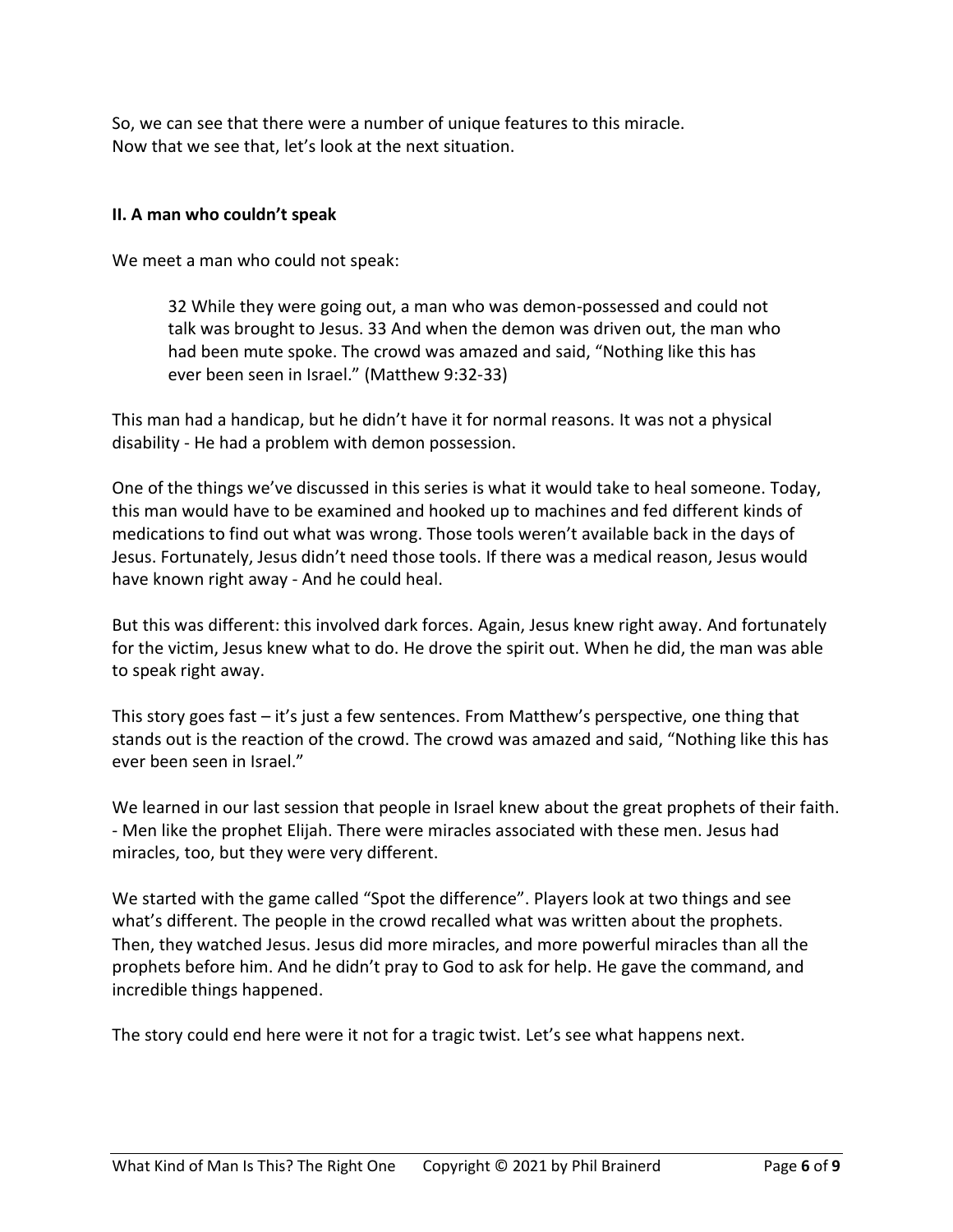#### **III. An Accusation**

The Pharisees come along and accuse Jesus of something horrible.

But the Pharisees said, "It is by the prince of demons that he drives out demons." (Matthew 9:34)

As I said, this is a horrible accusation. They're saying that Jesus is an agent of the Devil. Did they have any evidence for this accusation? No. None. They were making it up. Why? They made up a horrible lie because they didn't like Jesus. Jesus had the audacity to criticize them. They thought they were wonderful. Surely when the Messiah came, or so they thought, he would love them. He wouldn't dislike them or anything they were doing. Therefore, in their minds, Jesus must have had a suspicious source of his power.

In the days of Jesus, the people of Israel were looking for their Messiah, the great King. In terms of our discussion today, the Pharisees were saying that Jesus was not him. In other words, he was the wrong one. Getting back to our introduction, it's like saying people were waiting for a diamond when they waited for the Messiah. But the Pharisees said Jesus was a fake.

Jesus will answer this charge at a later time, and we'll give his answer more attention then. In the meantime, let's just say this would cause a lot of confusion. Like we said, wouldn't it be great if you could tell a real diamond from a fake?

Well, fortunately, many of the people of that day knew what to do. *They had the Scriptures.* Many of them knew the Scriptures well. The people of that day knew that the Scripture predicted the Messiah. They knew that Jesus fulfilled the predictions. The Scriptures talked about prophets like Elijah. The people knew that Jesus did more than the prophets. The Scriptures were the key to telling the real thing.

What kind of man is this? What kind of man is Jesus? He's the right one. He was the right one, and the crowds knew it.

#### **IV. What does this mean for us today?**

So, what does this mean for us today? As always, there are lots of practical applications. Let's focus on two.

#### **A. Choices**

First, all of us are presented with choices in life. We're presented with situations where there is more than one way to go. There is more than one path. How do we choose the right one?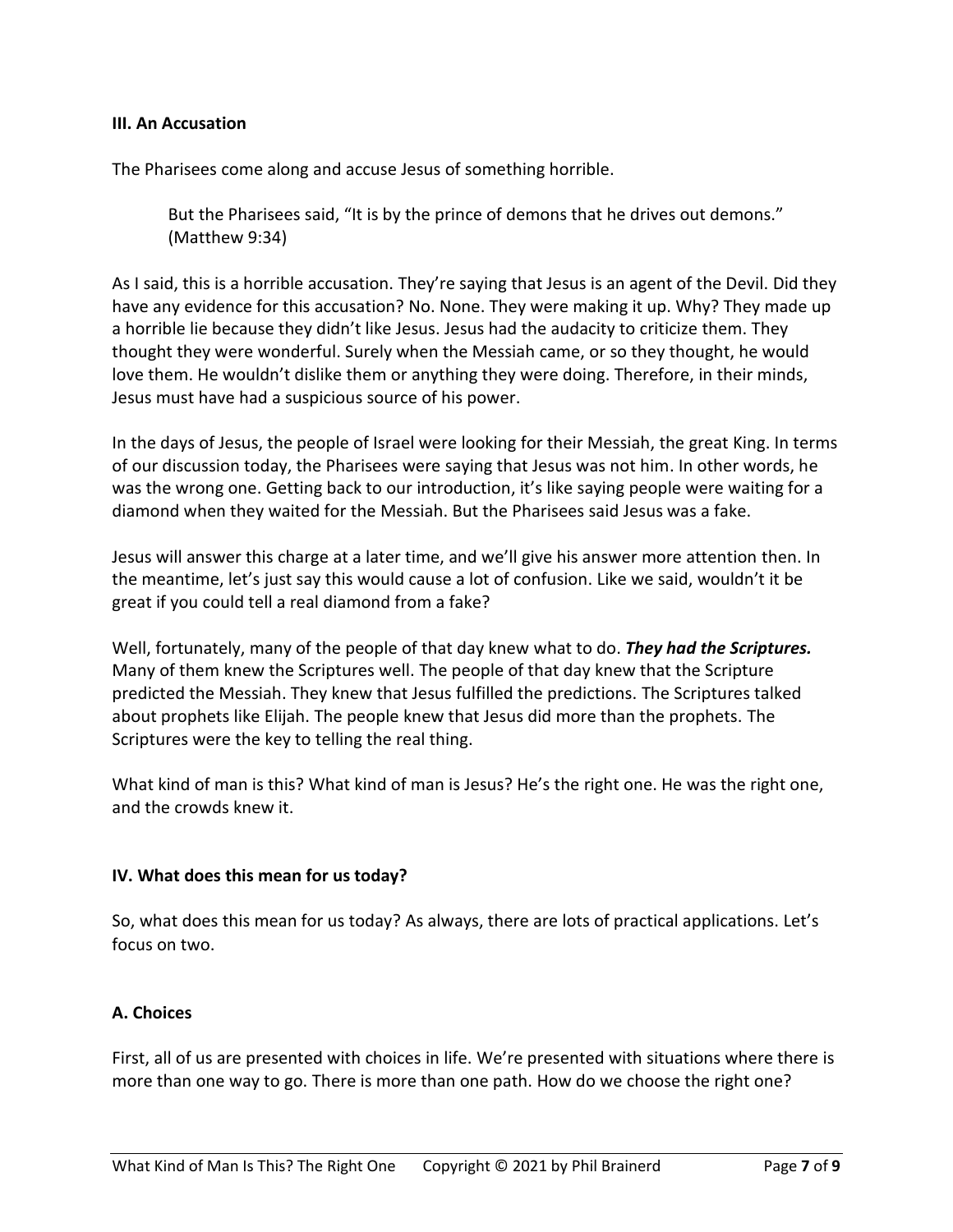The first choice is your faith. Should you be a Christian or a Jew, A Muslim or a Buddhist? Or perhaps something else among countless choices? Friends, Jesus is the right one. We spend a lot of time in our church talking about why. Come talk to us. We want you to know that you're on the right path. There will be important links at the end of this article.

After that, you need to know the Scriptures. You need to know the Bible. That's what helped the people in Jesus' day - That's how they recognized him. If you don't know your Bible well, your life will be filled with bad choices.

And once you know your Bible, you must obey. If you know your Bible, but don't obey when it comes time, your life will be filled with bad choices.

# **B. Unique paths**

The next thing we need to look at is the unique path that God has for you. Jesus is your first step, but once you've decided to follow him, God will place you on your own unique path.

Why did God give an immediate miracle to the leper, the Centurion, and the woman who had the bleeding problem, and then, make the two blind men follow along yelling at the top of their lungs for what may have been hours? We don't know. We only know that God had a unique path for each of those people.

When we have problems and we pray, sometimes God grants a miracle. Often times he does not. Why? Because God has a unique path for each of us. Friends, God knows you personally. He knows everything about you. He knows what makes you unique. He knows what makes you special. And he loves you. That's why he designed a special plan for you.

When I was a young Christian, someone shared with me one of the most important Bible verses that I know:

> 5 Trust in the Lord with all your heart and lean not on your own understanding; 6 in all your ways submit to him, and he will make your paths straight. (Proverbs 3:5-6)

Let's pull this all together.